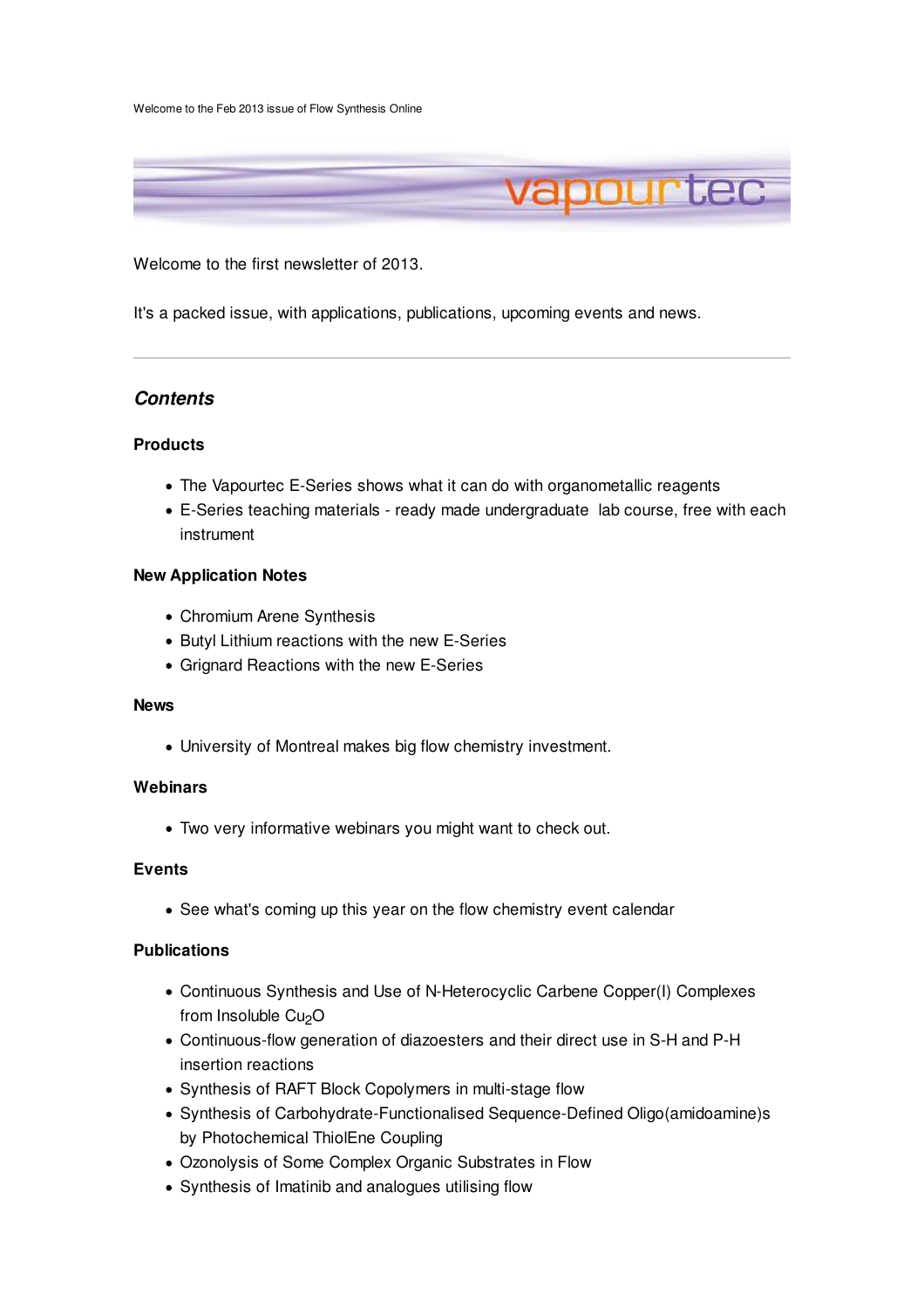# **Product News**

# **Vapourtec E-Series for Organometallic Chemistry**

The Vapourtec E-Series (launched late summer 2012) offers unrivalled capabilities for organometallic chemistry. At it's core is the revolutionary new V-3 pump.

(Scroll down for details of two new application notes showing the system pumping BuLi and Grignard reagents without any drama).

But there are other features besides the pumps that make this system an ideal platform for this kind of work.



Click here for more details

# **Vapourtec E-Series Undergraduate Teaching materials**

Vapourtec are happy to announce the availability of Undergraduate Laboratory Course materials, enabling the E-Series system to used as part of a hands on introduction to continuous flow chemistry in university chemistry courses.

The course materials have been developed with experienced academic partners and have been fully tested on real undergraduates !

These are available free of charge to E-Series system owners.



□ Press the "stop reaction" button

#### Purify the product:

 $\Box$  <br> Obtain a 250-mL Erlenmeyer flask and label it "aqueous phase" and a 250-mL Erlenmeyer flask and label it "organic phase"

- $\hfill\Box$  <br> <br> Transfer the contents of the "product" bottle to an 250-mL separatory funnel
- □ Transfer the contents of the "product" bottle to an 250-mL separatory funnel<br>□ Rinse the "product" bottle with diethyl ether (5 mL) and add the wash to the separatory funnel



Click here for more details

# **Applications**

**Reaction of Organolithium Reagents using Vapourtec E-Series system**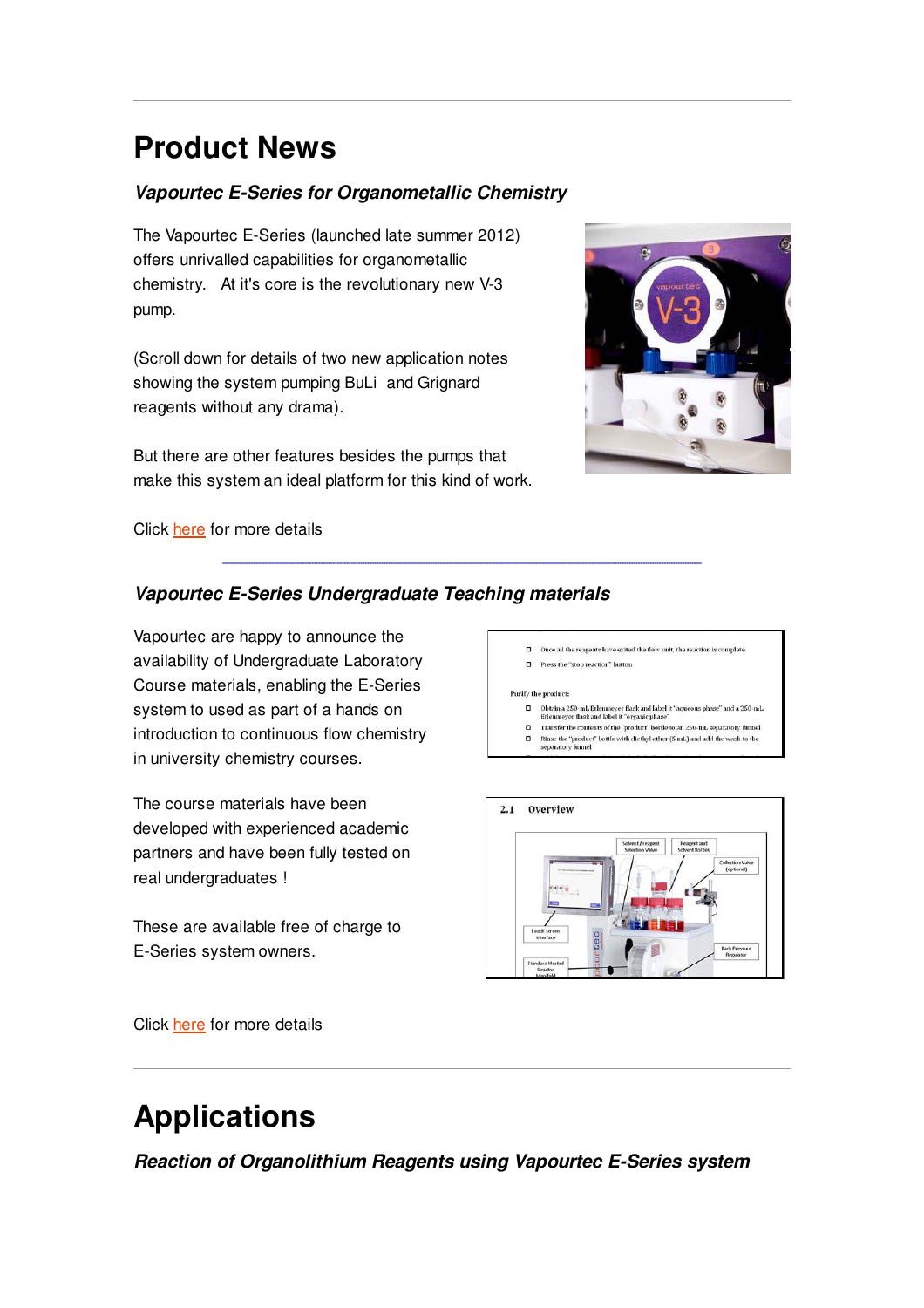This app note shows the use of the E-Series and V-3 pumps to carry out organometallic chemistry, pumping nBuLi, straight from the bottle it was supplied in, for several hours without issue.

Click here to go to the Application Notes page on the Vapourtec website



# **Reaction of Grignard Reagents using Vapourtec E-Series system**

The Grignard reaction was discovered over a hundred years ago and continues to be an important reaction in the synthetic chemist's tool kit.

Grignard reactions are exothermic, making them a good fit for flow chemistry but the reagents involved can be challenging to pump.



This application note demonstrates the pumping capability of the E-Series in optimizing and delivering a scalable method for the addition of Grignard reagents to aldehydes.

Click here to go to the Application Notes page on the Vapourtec website

**Chromium Arene Synthesis in Flow**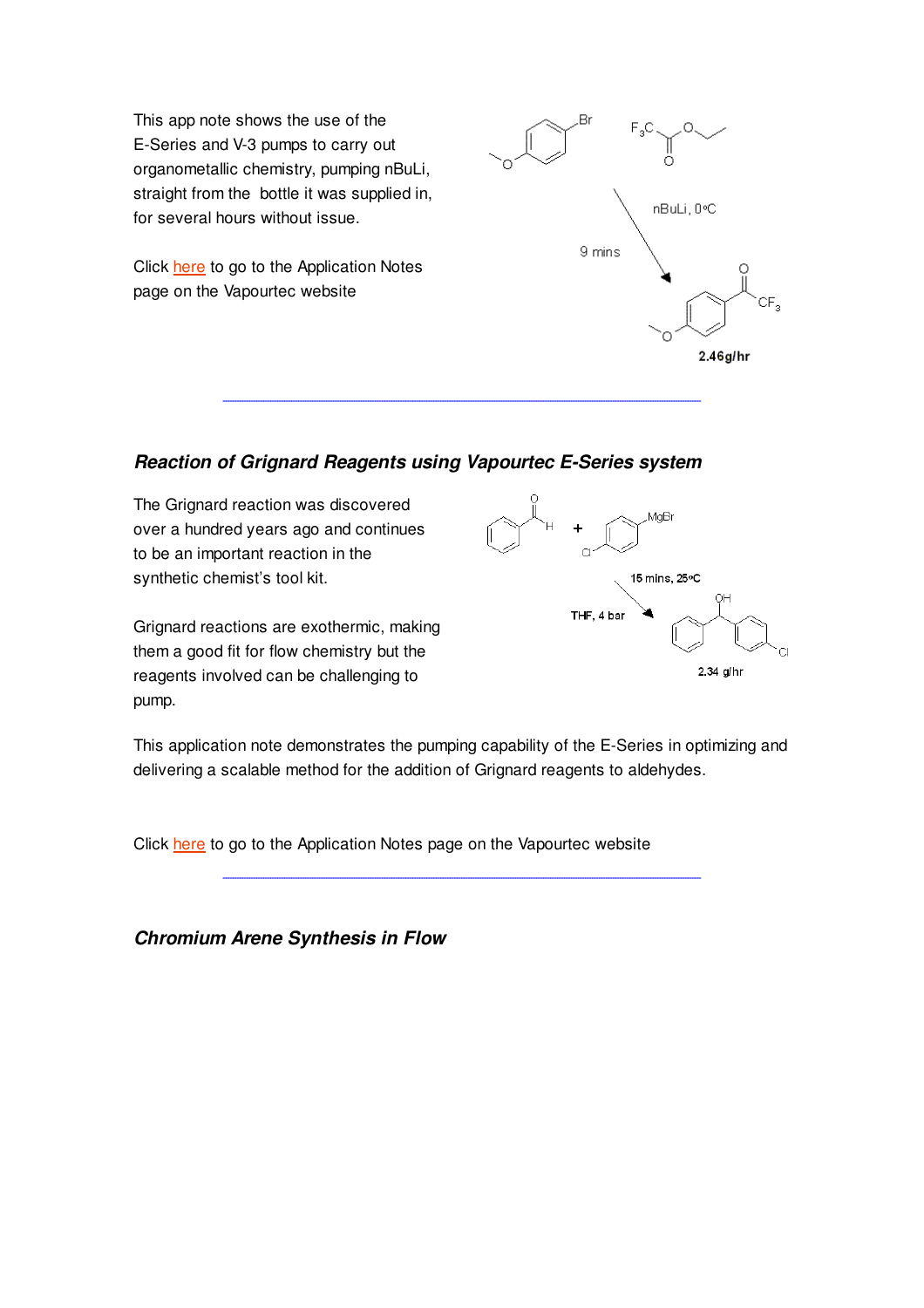Arene chromium tricarbonyl complexes, (arene)Cr(CO)3, have found extensive use in organic synthesis

Their preparation generally involves heating chromium hexacarbonyl under reflux either in the arene as the solvent or in a high boiling solvent containing the arene . Reactions can take in the order of 1-4 days to reach completion and need to be performed under an inert atmosphere.



Microwave based methods have proved challenging due to the possibility of depositing elemental chrome on the vial walls (leading to catastrophic vial failure).

This application note shows a continuous flow approach to preparation of complexes, and uses it to generate 4 arene chromium tricarbonyl products.

Click here to go to the Application Notes page on the Vapourtec website

# **News**

**University of Montreal Buys further 5 Vapourtec R-Series Systems**

A major award from the **Canada Foundation for Innovation** to Professor André B. Charette has allowed the Department of Chemistry at the Université de Montréal to take delivery of 5 additional fully equipped Vapourtec R-Series systems.

The department is one of the member institutions of the **Centre for Green Chemistry and Catalysis**, (a consortium drawing members from all the major Quebec universities) which provides analytical and synthesis services to the whole scientific community in Quebec. The Centre was founded in 2009 and now has 52 members who are active in solving the various challenges of sustainable chemistry.





Click here for more details

# **Webinars**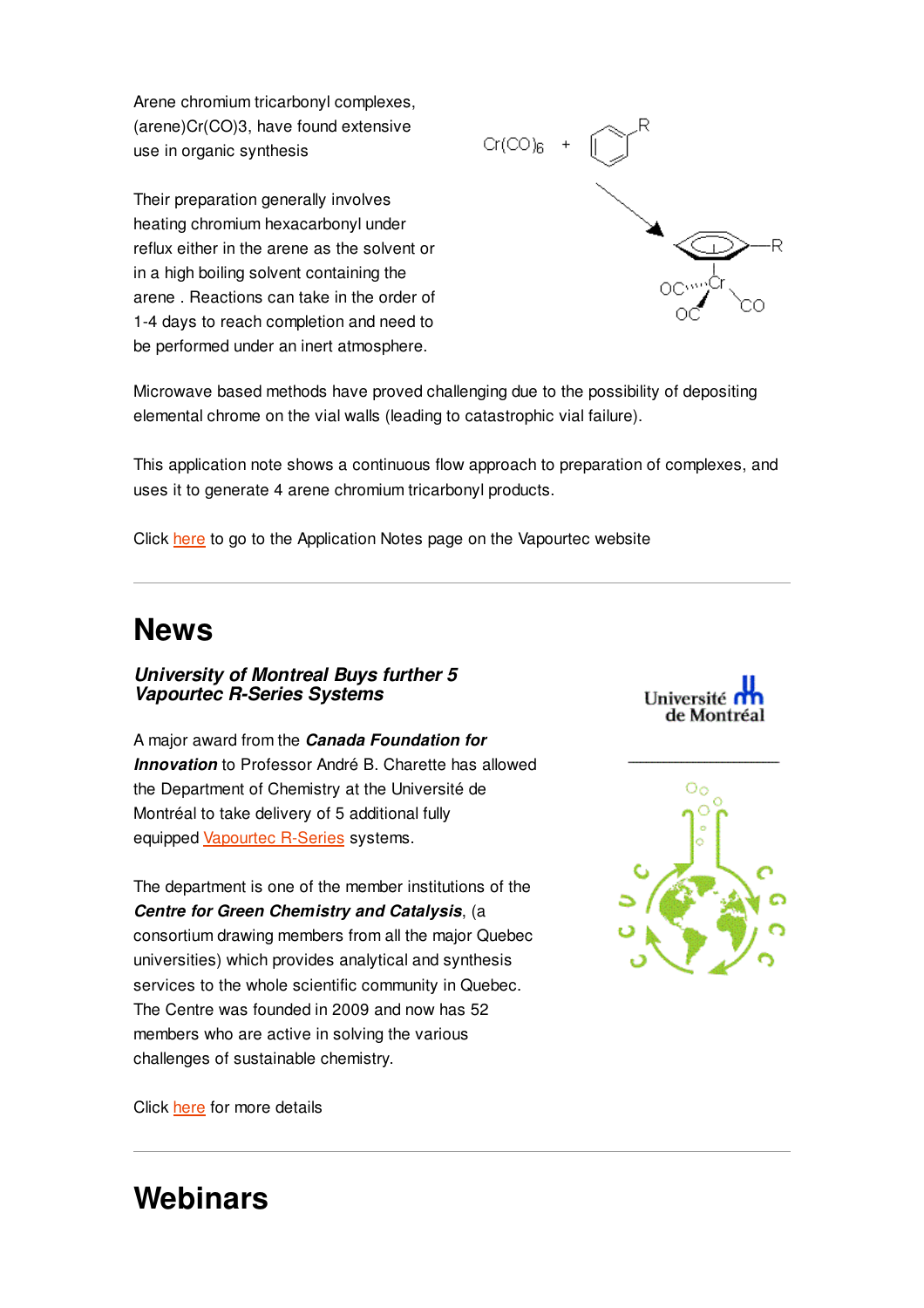Professor Volker Hessel: Chemical Intensification in Flow Chemistry and Process Design 25th April 2013 - 9:00 to 10:00

Click here for more details

METTLER TOLEDO : Continuous Flow Chemistry II Recent Advances in Organic Chemistry Part 8 On demand:

Click here for more details

# **Events**

**(where you can meet Vapourtec and see Vapourtec systems in action)**

Flow Chemistry Europe : 19-20 March 2013

Munich, Germany.

Click here for more details

Chemspec Europe : 5-6 June 2013

Munich, Germany.

Click **here** for details of the main event

Click here for details of the RSC Symposium ("Practical Continuous Flow Technology ") to be held at the event.

13th ICSN Symposium : 13 June 2013

Click here for more details

Zing Microwave and Flow Conference: 20-23 July 2013

Click here for more details

2nd SCI/RSC Symposium on Continuous Processing and Flow Chemistry : 24-25 September

Click here for more details

Chemistry in the Oil Industry XIII : 4-5 November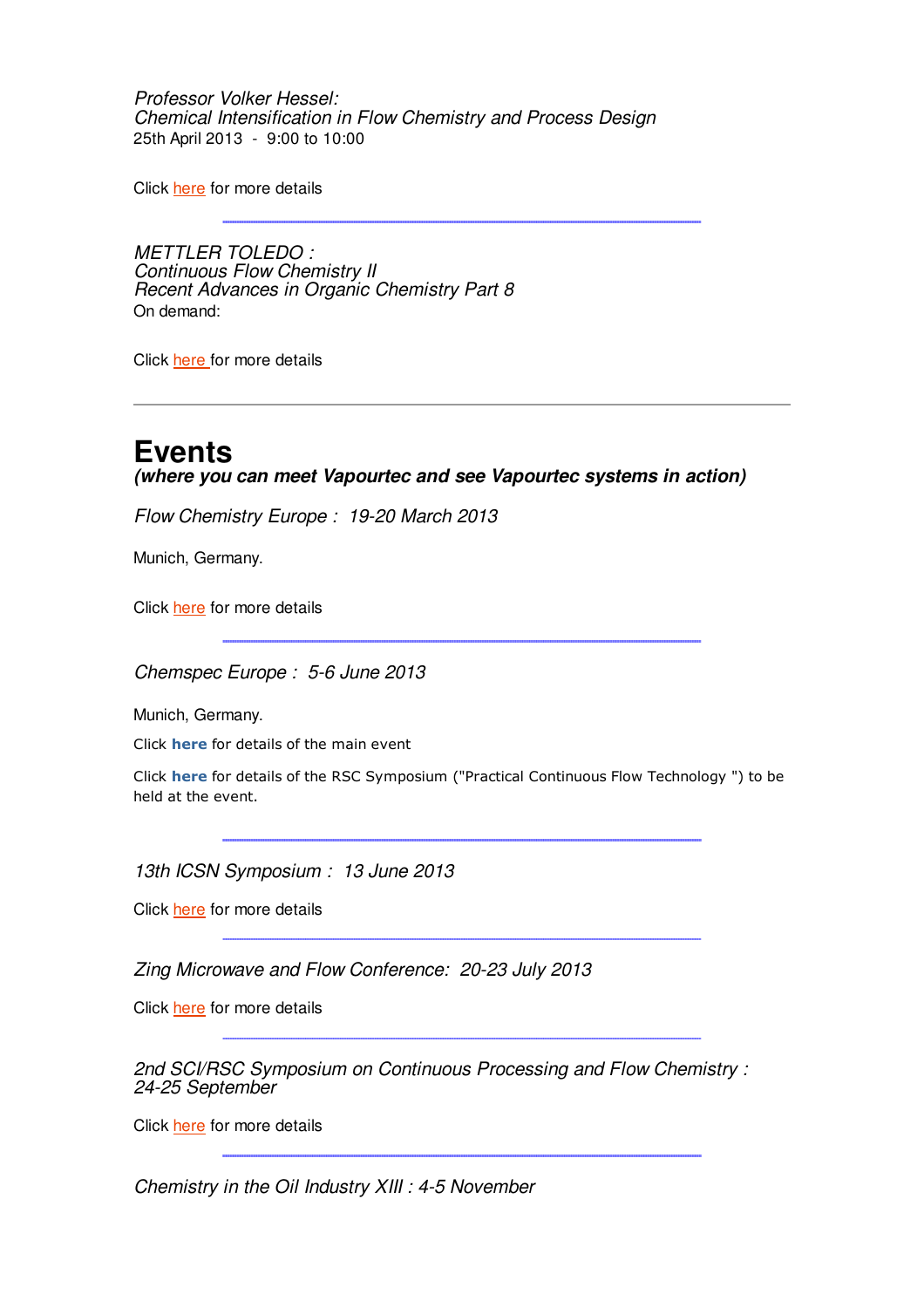# **Publications**

### **Continuous Synthesis and Use of N-Heterocyclic Carbene Copper(I) Complexes from Insoluble Cu2O**

Suzanne M. Opalka <sup>2</sup> Jin Kyoon Park <sup>3</sup> Ashley R. Longstreet<sup>1</sup> D. Tyler McQuade 1



<sup>1</sup> Dept of Chemistry and Biochemistry, Florida State University, USA <sup>2</sup>Dept of Chemistry and Chemical Biology, Cornell University, USA  $3$ Dept of Chemistry and Chemical Institute for Functional Materials, Pusan National University, Korea

It is demonstrated that homogeneous N-heterocyclic carbene–copper(I)-chloride complexes can be prepared continuously by flowing NHC precursors through a packed bed of solid Cu<sub>2</sub>O suspended in molecular sieves. The method enables the synthesis of a wide range of complexes including those that are challenging to prepare using standard approaches. Our strategy enables both sustained output of complex production for long-term catalytic reactions (greater than 5 h) and for generation of gram quantities for storage (greater than 1 g of complex in 16 min).

Click here to go straight to the publication

**Continuous-flow generation of diazoesters and their direct use in S-H and P-H insertion reactions: synthesis of** α**-sulfanyl,** α**-sulfonyl, and** α**-phosphono carboxylates**

Hannah E. Bartrum <sup>1</sup> David C. Blakemore <sup>2</sup> Christopher J. Moody <sup>1</sup> Christopher J. Hayes <sup>1</sup>

<sup>1</sup> School of Chemistry, University of Nottingham, UK <sup>2</sup> Pfizer Neusentis, Cambridge, UK

![](_page_5_Figure_11.jpeg)

The synthesis of α-sulfanyl, α-sulfonyl, and α-phosphono carboxylates has been achieved using a two-step procedure involving the in-flow generation of diazoesters from sulfonylhydrazones, via Bamford–Stevens elimination, and then subsequent S–H, sulfinate, and P–H carbene insertion reactions. The method for α-sulfonyl ester is particularly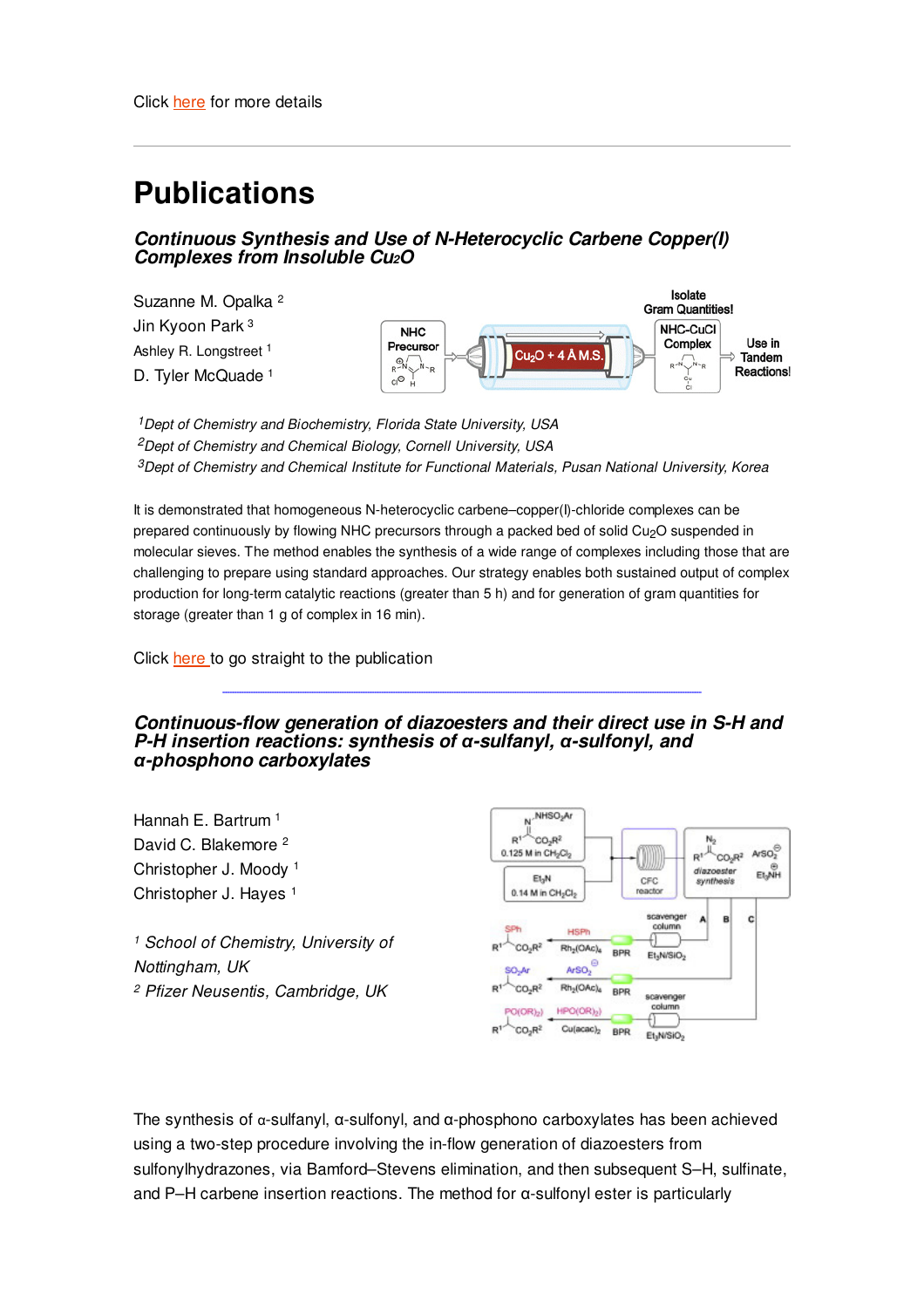noteworthy as it represents a very atom economic ('green') way to access the products, and it completely avoids the use of alkyl halides.

Click here to go straight to the publication

### **Synthesis of RAFT Block Copolymers in a Multi-Stage Continuous Flow Process Inside a Tubular Reactor**

Christian H. Hornung Xuan Nguyen Stella Kyi John Chiefari Simon Saubern

![](_page_6_Figure_4.jpeg)

CSIRO Materials Science & Engineering, Victoria, Australia

This work describes a multi-stage continuous flow polymerisation process for the synthesis of block copolymers using the RAFT polymerization method. The process retains all the benefits and versatility of the RAFT method and has been adapted for a series of monomer combinations, including acrylates, acrylamides, and vinyl monomers. It resulted in polymers with molecular weights between 13500 and 34100 g mol<sup>-1</sup>, and dispersities typically between 1.21 and 1.58. Different architectures were prepared (including combinations of hydrophilic and hydrophobic blocks) which are soluble in a range of different solvents including aqueous and organic media.

Click here to go straight to the publication

### **Synthesis of Carbohydrate-Functionalised Sequence-Defined Oligo(amidoamine)s by Photochemical ThiolEne Coupling in a Continuous Flow Reactor**

Felix Woicik 1,2 Dr. Alexander G. O'Brien<sup>1,2</sup> Sebastian Götze <sup>1,2</sup> Prof. Dr. Peter H. Seeberger <sup>1,2</sup> Dr. Laura Hartmann 1,2

<sup>1</sup> Department of Biomolecular Systems, Max Planck Institute of Colloids and Interfaces, Potsdam (Germany) <sup>2</sup> Institute for Chemistry and Biochemistry, Freie Universität Berlin, Berlin (Germany)

Poly/oligo(amidoamine)s (PAAs) have recently been recognised for their potential as well-defined scaffolds for multiple carbohydrate presentation and as multivalent ligands. Herein, we report two complimentary strategies for the preparation of such sequencedefined carbohydrate-functionalised PAAs that use photochemical thiolene coupling (TEC)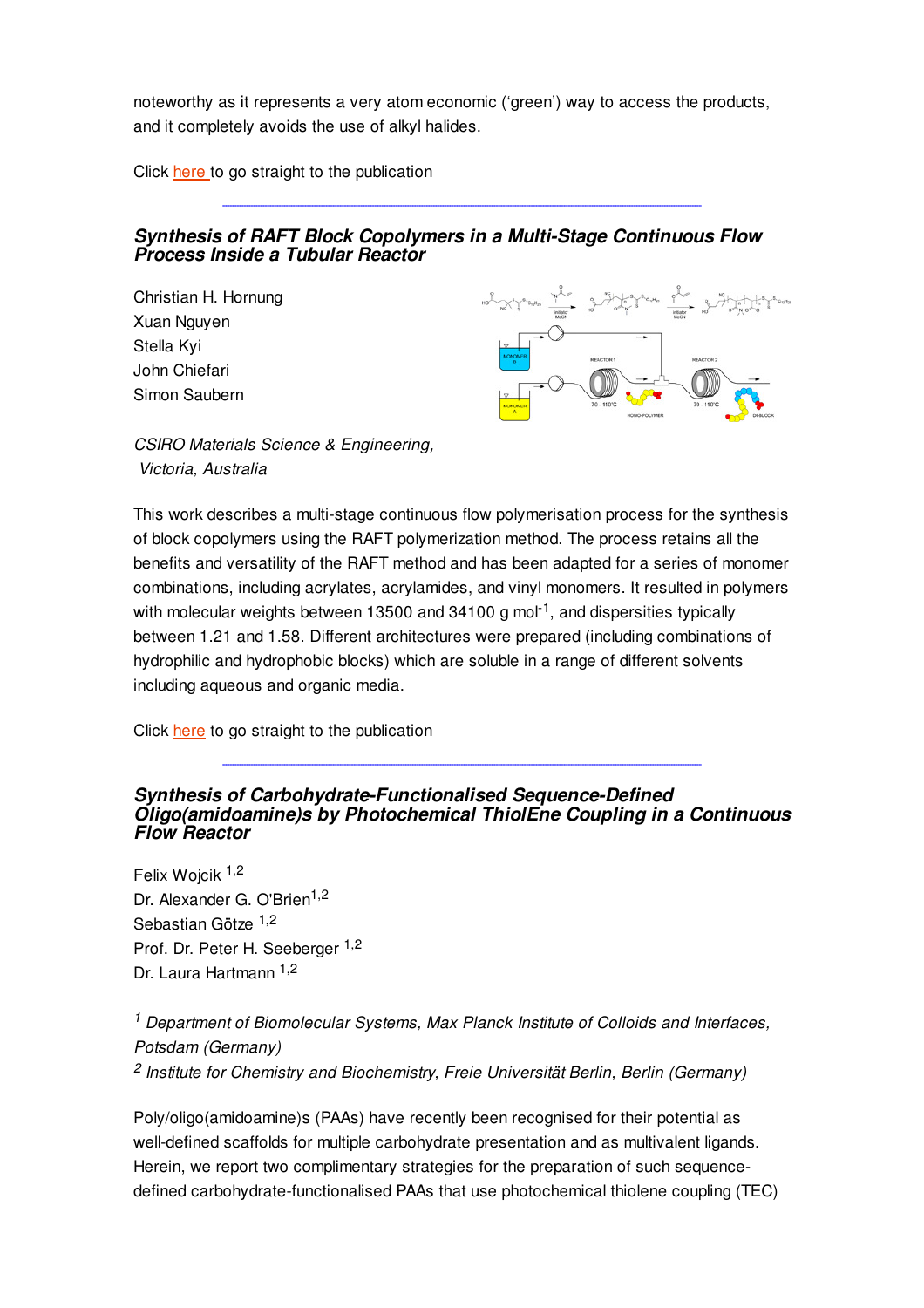as an alternative to the established azide–alkyne cycloaddition ("click") reaction.

These developments enable the synthesis of sequence-defined carbohydratefunctionalised PAAs with potential biological applications.

Click here to go straight to the publication

# **Ozonolysis of Some Complex Organic Substrates in Flow**

Mark David Roydhouse<sup>1</sup> W B Motherwell<sup>1</sup> A Constantinou <sup>2</sup> Asterios Gavriilidis <sup>2</sup> Rob C Wheeler<sup>3</sup> Kenneth D Down<sup>3</sup>  $Ian B$  Campbell<sup>1</sup>

<sup>1</sup> Department of Chemistry, University College London, UK

<sup>2</sup> Department of Chemical Engineering, University College London, UK

<sup>3</sup> GlaxoSmithKline, Stevenage, UK

The ozonolyis of several organic substrates to give carbonyl compounds, carboxylic acids and nicotinic acids in flow using a standard lab-scale flow system equipped with a cooled flow cell was examined. Alkyl and aryl alkenes showed good conversion (49-99%) to the corresponding aldehydes and ketones utilising an "in flow" quench of triphenylphosphine. The ozonolysis of either 2 or 3-substituted furans obtained furnished a variety of carboxylic acids including the pharmaceutically important oxetane-3-carboxylic acids in two steps from furan and oxetan-3-one. Substituted benzoic acids were generated with high yields in two steps from aryl iodides. The non-selective ozonolysis of quinolines is known to give 2,3-dicarbonyl substituted pyridines, herein we report the selective ozonolysis of 8-hydroquinoline to give 3-[(1E)-3-oxoprop-1-en-1-yl]pyridine-2-carboxylic acid using flow techniques.

Click here to go straight to the publication

### **An expeditious synthesis of Imatinib and analogues utilising flow chemistry methods**

Mark D Hopkin, Ian Baxendale, Steven.V.Ley

Dept of Chemistry, University of Cambridge, UK

![](_page_7_Figure_13.jpeg)

A flow-based route to imatinib, the API of Gleevec, was developed and the general